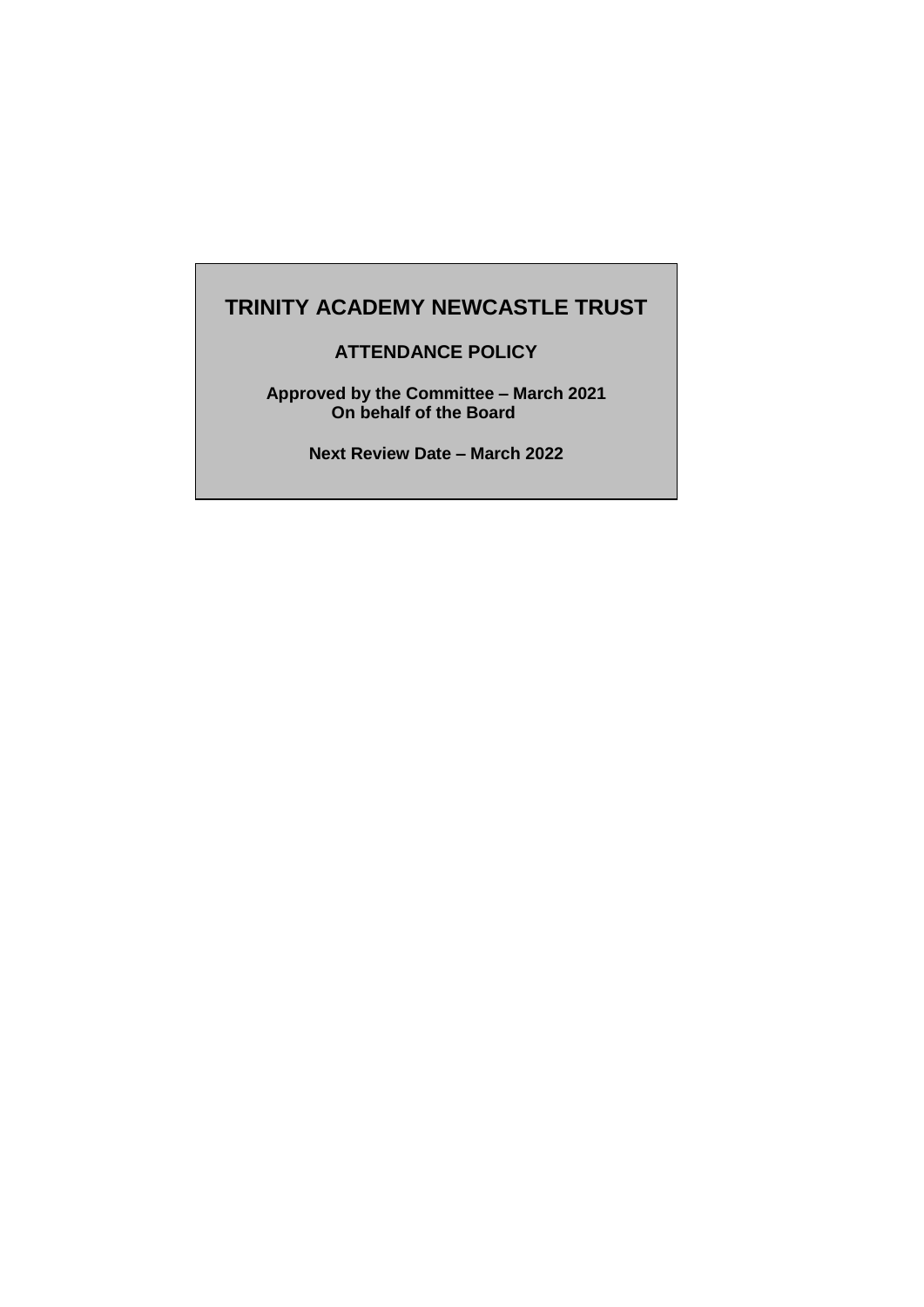## **Introduction**

Our job at Trinity Academy Newcastle Trust (The Trust) is to prepare your child for life. The well planned curriculum looks at the child as a whole person, preparing them for adulthood, relationships and the possibility that one day they may become a parent. Our aim is to give each learner knowledge and wisdom to make informed decision. Positive school attendance is central to raising standards in education and ensuring all learners can fulfil their potential. Learners who attend school on a regular basis and are offered access to high-quality teaching and learning opportunities will usually leave school with qualifications and access to greater employment opportunities. The links between attendance and achievement are strong, and high levels of attendance at school should be a right of each learner.

## **The Trust's Attendance Improvement Strategy**

The Trust is focused and is striving to improve our overall Trust attendance. We believe in a proactive approach, this will be supported if we can reduce the percentage of our population who fall into PNA (persistent non attendees) category. The Senior Leadership Team (SLT) have strategically recognised that a more flexible, responsive and personalised approach towards the curriculum could provide enhanced impact. This approach will further support our capacity to engage and educate our hardest to reach cohort. We will continue applying our corroborated strategies to improve attendance whilst looking to develop further strategies to support an overall attendance improvement.

Students should aim for 100% attendance.

## **When they are in The Trust they can**:

Feel a sense of safety, acceptance and belonging and are therefore SAFE; Access support, advice and opportunities to develop and grow physically, socially and emotionally in order to be HEALTHY; ENJOY and ACHIEVE through the experience of a stimulating and challenging educational environment which promotes, recognises and celebrates all achievements and therefore have greater opportunity to and realise later ECONOMIC WELL-BEING; Make a POSITIVE CONTRIBUTION to our responsibilities, and beyond.

Good attendance is inextricably linked with academic attainment and personal fulfilment. At The Trust we will strive to provide an ethos and environment, which:

- Is welcoming, caring and supportive wherein all our students feel valued and accepted;
- **In Set is stimulating and challenging wherein all our students are encouraged toward** achieving their fullest potential;
- **Promotes supports and celebrates student attendance and achievement.**

## **Policy Aims**

- To encourage full Trust attendance for all students;
- To make attendance a priority for all those associated with the Trust, including students, parent/carers, staff and governors;
- To develop a framework which defines agreed roles and responsibilities and promotes consistency in carrying out designated tasks;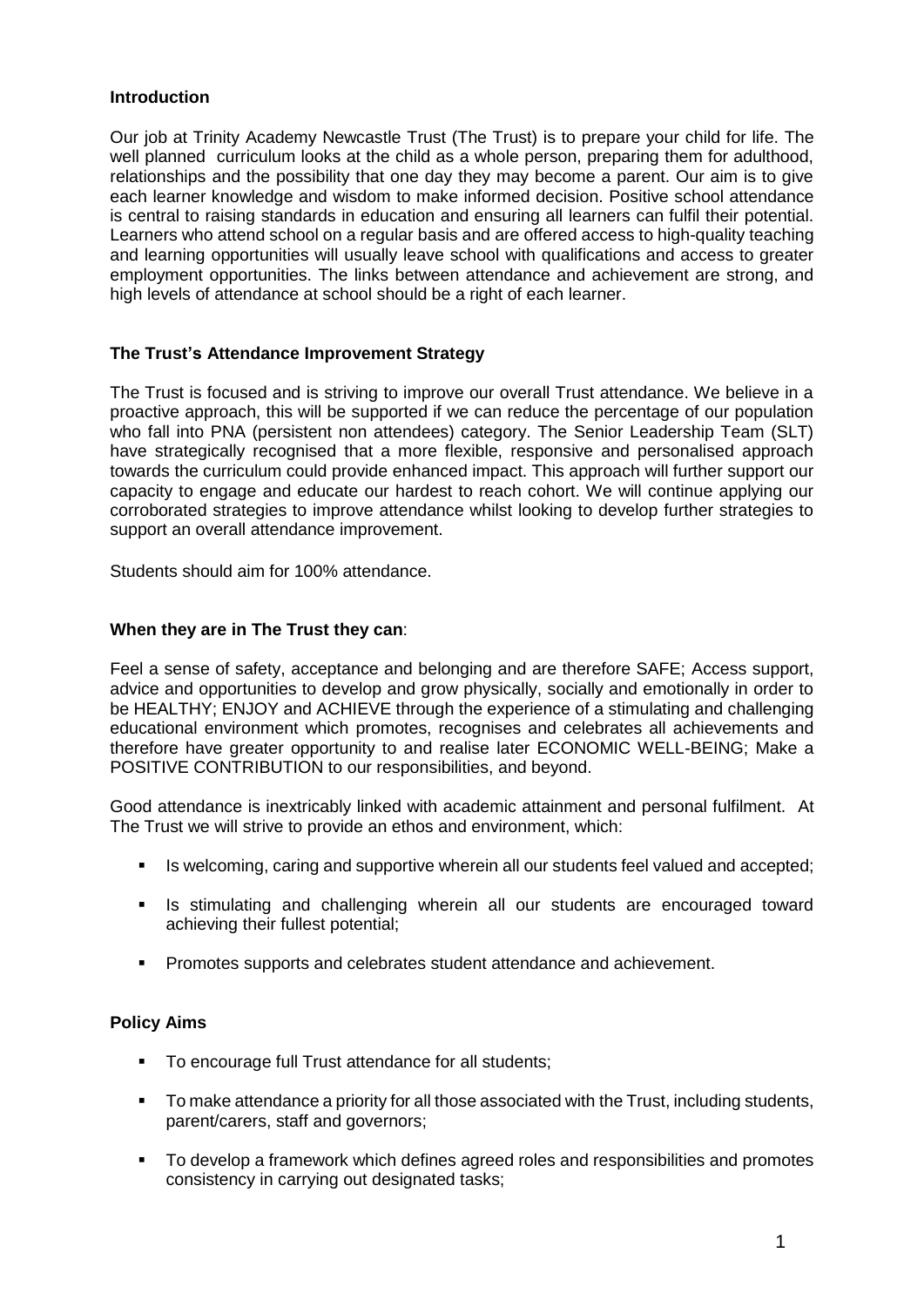- To establish a system for responding effectively to student absence;
- To provide support, advice and guidance to students and parent/carers;
- **To develop a systematic approach to gathering and analysing attendance related data;**
- To further develop positive and consistent communication between home and the Trust;
- To implement a system of rewards and sanctions where appropriate;
- To promote effective partnership with the Local Authority and with other services and agencies.

## **Entitlements & Responsibilities**

| Learners                                                                                                                                                                                                                                                                                                                                      |                                                                                                                                                                                                                                                                                                                                                                                        |
|-----------------------------------------------------------------------------------------------------------------------------------------------------------------------------------------------------------------------------------------------------------------------------------------------------------------------------------------------|----------------------------------------------------------------------------------------------------------------------------------------------------------------------------------------------------------------------------------------------------------------------------------------------------------------------------------------------------------------------------------------|
| Are entitled to:                                                                                                                                                                                                                                                                                                                              | Are responsible for:                                                                                                                                                                                                                                                                                                                                                                   |
| Benefit fully from the educational<br>$\bullet$<br>opportunities available to them;<br>A stimulating and challenging curriculum<br>$\bullet$<br>that is geared to meet their individual<br>needs;<br>Experience a sense of safety and<br>security;<br>Feel a sense of belonging and<br>$\bullet$<br>participation within the Trust community; | Attending the Trust and all lessons<br>٠<br>regularly and punctually;<br>Completing missed work owing to<br>$\bullet$<br>absence, where applicable;<br>Informing Trust staff, parent/carers<br>$\bullet$<br>and/or other significant persons of<br>difficulties affecting Trust attendance;<br>Accepting the support made available to<br>$\bullet$<br>address attendance difficulties |
| Have access to systems of student<br>$\bullet$<br>representation;                                                                                                                                                                                                                                                                             |                                                                                                                                                                                                                                                                                                                                                                                        |
| Have their attendance recognised and<br>$\bullet$<br>celebrated;                                                                                                                                                                                                                                                                              |                                                                                                                                                                                                                                                                                                                                                                                        |
| Support to overcome attendance<br>difficulties;                                                                                                                                                                                                                                                                                               |                                                                                                                                                                                                                                                                                                                                                                                        |
| Be treated with respect and dignity.<br>$\bullet$                                                                                                                                                                                                                                                                                             |                                                                                                                                                                                                                                                                                                                                                                                        |

| <b>Parents/Carers</b>                                                                                                                                                                                                                                                                                                                                                             |                                                                                                                                                                                                                                                                                                              |
|-----------------------------------------------------------------------------------------------------------------------------------------------------------------------------------------------------------------------------------------------------------------------------------------------------------------------------------------------------------------------------------|--------------------------------------------------------------------------------------------------------------------------------------------------------------------------------------------------------------------------------------------------------------------------------------------------------------|
| Are entitled to:                                                                                                                                                                                                                                                                                                                                                                  | Are responsible for:                                                                                                                                                                                                                                                                                         |
| • Feel welcome and valued in the Trust;<br>Know about the Trust's attendance<br>policy;<br>• Be informed promptly about attendance<br>concerns:<br>• A named contact person responsible for<br>attendance matters;<br>• Receive attendance data on their child's<br>attendance record;<br>Support to overcome attendance<br>difficulties;<br>Be treated with respect and dignity. | • Ensuring that their child attends the Trust<br>regularly and punctually;<br>• Ensuring that the Trust is promptly<br>informed of any reason for absence;<br>• Ensuring that any holidays are not<br>booked during term time.<br>Working with the Trust staff to resolve<br>attendance difficulties/issues. |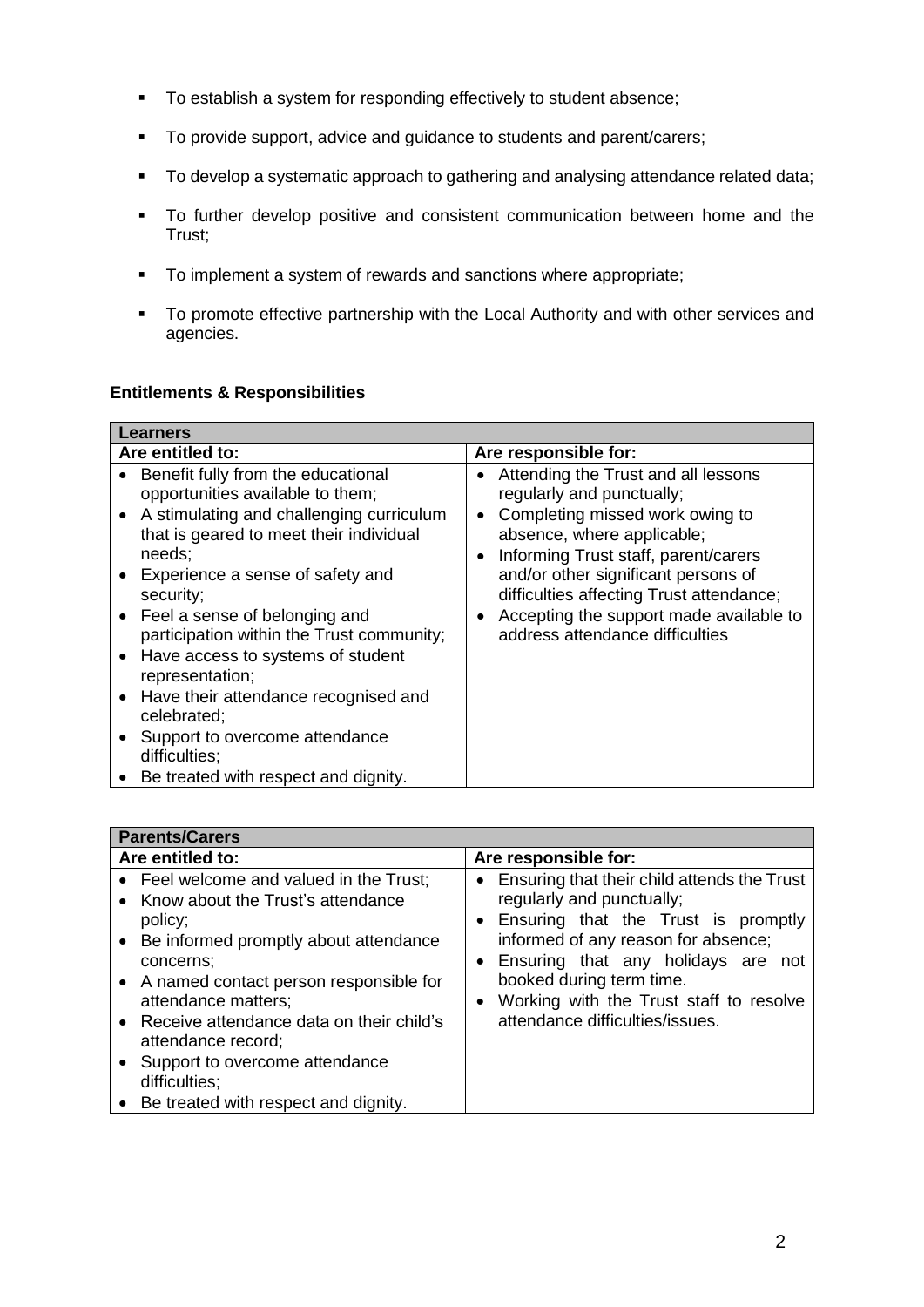| Staff with specific responsibilities for managing attendance                                         |                                                                                                                                                                                                                       |  |
|------------------------------------------------------------------------------------------------------|-----------------------------------------------------------------------------------------------------------------------------------------------------------------------------------------------------------------------|--|
| Are entitled to:                                                                                     | Are responsible for:                                                                                                                                                                                                  |  |
| Expect that learners will attend regularly<br>and punctually;<br>Support and guidance from the LA in | Ensuring that an attendance register is<br>taken twice daily;<br>Having clear registration procedures;                                                                                                                |  |
| managing attendance;<br>Be treated with respect and dignity.<br>$\bullet$                            | Monitoring individual and overall<br>attendance;                                                                                                                                                                      |  |
|                                                                                                      | Coordinating support to learners and<br>parent/carers to maintain regular<br>attendance;<br>Developing positive<br>communication/relationships with                                                                   |  |
|                                                                                                      | parent/carers;<br>Ensuring that the Trust attendance<br>$\bullet$<br>policy establishes effective systems and<br>procedures for encouraging regular<br>attendance and investigating the causes<br>of poor attendance; |  |
|                                                                                                      | Setting attendance and absence targets;<br>Promoting an attendance culture;<br>Establishing systems to monitor and<br>control post-registration truancy.                                                              |  |

| <b>Trust Staff</b>                                                                                                                                                                                                                |                                                                                                                                                                                                                                                                                                                                                                                                                                                                                                                                                                            |
|-----------------------------------------------------------------------------------------------------------------------------------------------------------------------------------------------------------------------------------|----------------------------------------------------------------------------------------------------------------------------------------------------------------------------------------------------------------------------------------------------------------------------------------------------------------------------------------------------------------------------------------------------------------------------------------------------------------------------------------------------------------------------------------------------------------------------|
| Are entitled to:                                                                                                                                                                                                                  | Are responsible for:                                                                                                                                                                                                                                                                                                                                                                                                                                                                                                                                                       |
| To expect that learners will attend<br>regularly and punctually;<br>Clear guidelines and expectations re-their<br>role;<br>Support from senior management as<br>necessary to fulfil role;<br>Be treated with dignity and respect. | Promoting the importance of attendance<br>to all learners and parent/carers;<br>Sharing information with attendance<br>colleagues that may impact upon<br>attendance;<br>Ensuring that daily routines, lessons,<br>events are adequately supervised and<br>well organised;<br>Ensuring that the curriculum and its<br>delivery motivates and challenges<br>learners and meets their individual<br>needs;<br>Holding high expectations of learners<br>$\bullet$<br>behaviour and achievement;<br>Creating a sense of security,<br>acceptability and belonging for learners. |

| <b>Senior Management And Trustees</b> |                      |
|---------------------------------------|----------------------|
| Are entitled to:                      | Are responsible for: |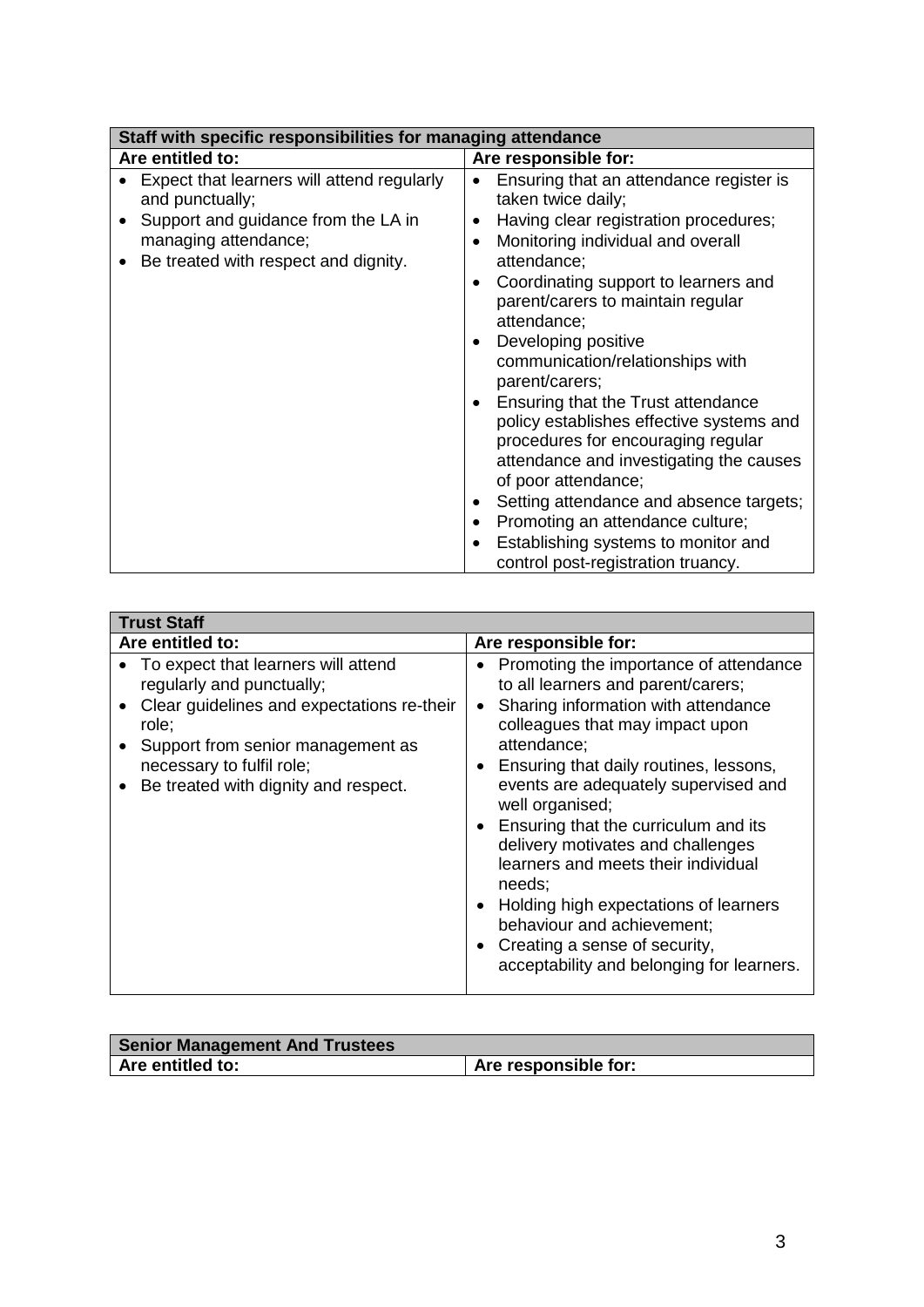| • Guidance from the LA on policy and | • Providing support and advice, as                                                                                                                                                                 |
|--------------------------------------|----------------------------------------------------------------------------------------------------------------------------------------------------------------------------------------------------|
| practice issues;                     | necessary, to enable Trust staff to fulfil                                                                                                                                                         |
| Be treated with dignity and respect. | their role;                                                                                                                                                                                        |
|                                      | Reviewing and endorsing the Trust<br>attendance policy annually<br>• Monitoring attendance and absence<br>rates and setting targets for<br>improvement within the Trust<br><b>Improvement Plan</b> |

## **Registration Procedures**

#### **Registration**

Teacher/tutors are responsible for the twice-daily completion of the class/group manual registers. Registers are to be completed once during the morning and again during the afternoon.

Registers are closed after a thirty-minute period, the maximum time recommended by the DfE. The attendance data is input into the SIMS electronic register by teaching staff.

The Pastoral team will use the registers on Arbor to invoke the Trust's absence response continuum as necessary (see below)

#### **Off-site learning provision**

Where learners are educated off-site and/or are in receipt of work related learning then external providers are required by the Trust to submit a weekly breakdown of attendance, including details of any absence. The relevant data information is submitted on Friday afternoon via email and input into the electronic register on Arbor. It is incumbent upon external providers to provide the Trust with immediate notice of any learner's absence – irrespective of reasons for the absence.

#### **Un/authorised Absence**

The Trust is obliged by law to differentiate between authorised and unauthorised absence. Telephone conversations and/or letters from parent/carers do not in themselves automatically authorise an absence. The appropriate Deputy Head/Pastoral Manager will authorise an absence on occasions when they are fully satisfied as to the validity of explanation/s offered by parent/carers.

#### **Late Arrivals**

Learners arriving at the Trust late, post-register closure (after 8.45am), will be allocated a late mark in the electronic register on Arbor. Learner punctuality is regularly promoted. Any emerging patterns of learners 'lateness' will be promptly addressed by the site designated site lead for attendance and/or Pastoral team.

#### **Term Time Holiday absence**

Learners are not entitled to holiday absence during term time. Holiday absence may only be granted by the Head of School in exceptional circumstances. Any request must be made in writing to the Head of School.

## **Responding To Unauthorised Absence**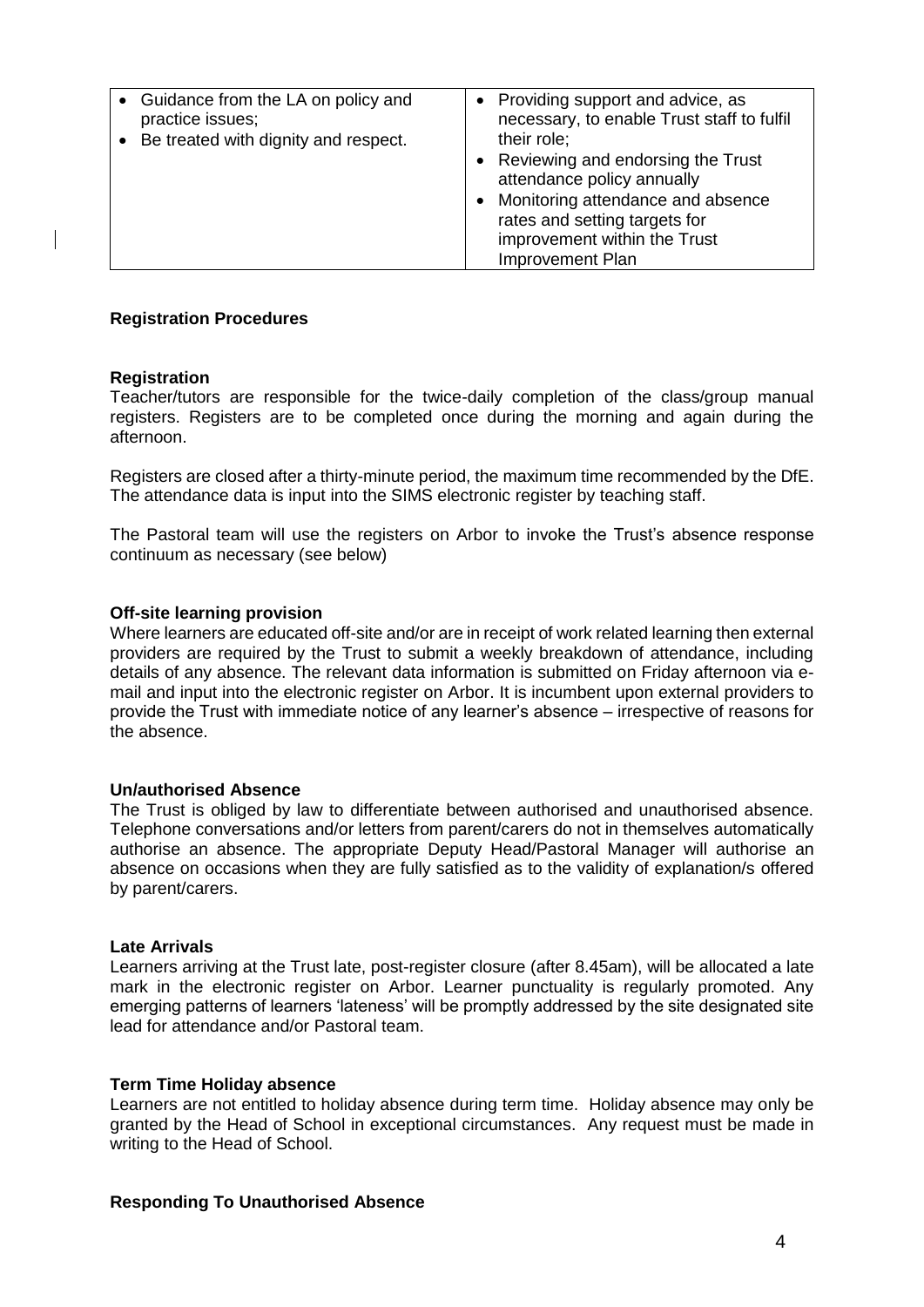A designated member of staff is responsible for managing the absence response continuum on each key stage site. The site Pastoral Manager, where the functions are separate, will maintain an overview of this process.

### **Stage 1**

On the first day a learner is absent, without notification, then the designated lead member of staff will contact home on the same morning, elicit reasons for absence and allocate attendance status accordingly. Should they fail to make contact by telephone then the Trust will continue to try establish contact.

The Trust will notify Children's Services if there is an unexplained absence of a student on a Child Protection Plan of more than two days duration (or one day following a weekend); or as agreed as part of any Child Protection Plan or core group meeting.

#### **Stage 2**

Should a learner remain absent without explanation following this then a further phone calls will continue and 3<sup>rd</sup> day of absence a Safe and Well home visit will be made to try source a reason for learner absence.

#### **Stage 3**

If there are frequent shorter periods of unauthorised absence, then parents/carers will be invited in for a meeting with the Pastoral Manager/Officer. This will result in a Parenting Contract, which will outline the commitment from the parent/carer as well as the expectations and support from the Trust. The Head of School will be informed and the academy will continue to support/track the impact of the Parenting Contract.

#### **Stage 4**

Where a Parenting Contract is in place, but the expectations within it have not been fulfilled, then the Pastoral Manager/Officer should again meet with parents/carers to address any issues or concerns. Regular liaison between the Trust and the LA Attendance Team should also take place in order to decide if and when formal attendance monitoring should begin (this is the stage that must precede a prosecution). If the learner fails to achieve the targets stipulated in their Parenting Contract and/or fails to respond positively to the formal monitoring process, then the Local Authority may decide to prosecute the parent/carer.

Effective monitoring of attendance is essential. Key staff, such as the learner's teacher and/or support workers may have some valuable insight into factors, which may contribute to nonattendance and truancy in particular cases. If so then they are obligated work collaboratively with senior staff, parents and the learner to address the situation.

At any stage following the first day of absence the Pastoral Manager/Officer and/or Head of School may sanction a home visit by an appropriate member of Trust staff (in most cases this would be the Pastoral Team and/or Attendance Officer), where such a visit could be productive in supporting a student's attendance.

#### **Strategies for Prioritising and Maintaining Good Attendance**

Within the Trust good attendance is prioritised, supported and maintained in a variety of ways. The following practices are common to all Trust key stages sites, with a modicum of differentiation as suits the differing age and developmental stages within the key stage continuum.

### **Attendance Codes**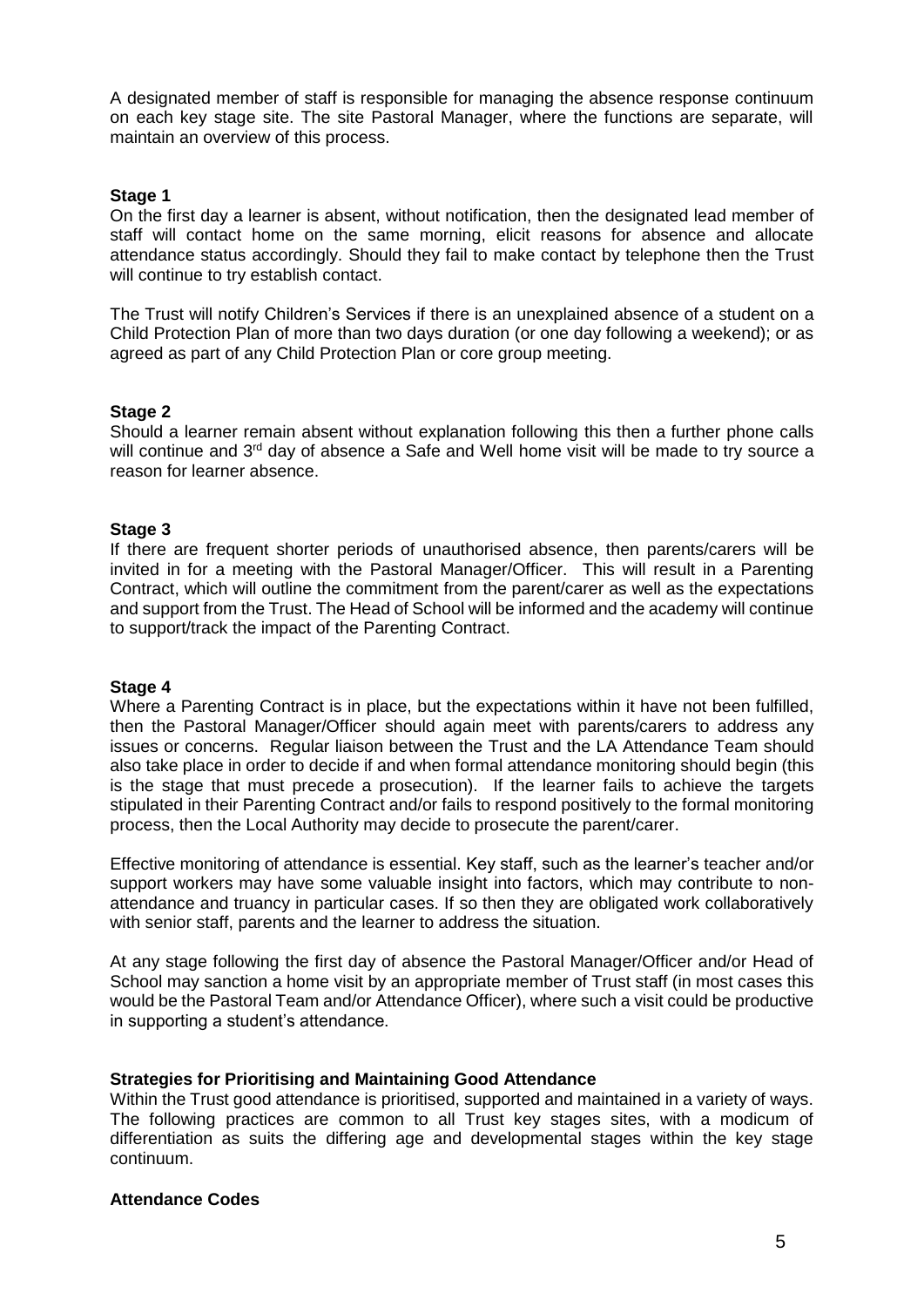The following codes are taken from the DfE's guidance on academy attendance.

| Code | <b>Definition</b>             | <b>Scenario</b>                                                                                                   |  |
|------|-------------------------------|-------------------------------------------------------------------------------------------------------------------|--|
|      | Present (am)                  | Student is present at morning registration                                                                        |  |
|      | Present (pm)                  | Student is present at afternoon<br>registration                                                                   |  |
| L    | Late arrival                  | Student arrives late before register has<br>closed                                                                |  |
| В    | Off-site educational activity | <b>Student</b><br>off-site<br>supervised<br>is at<br>a a<br>educational activity approved<br>the<br>by<br>academy |  |
| D    | Dual registered               | Student is attending a session at another<br>setting where they are also registered                               |  |
| J    | Interview                     | Student<br>has<br>interview<br>with<br>an<br>a<br>employer/educational<br>prospective<br>establishment            |  |
| P    | Sporting activity             | Student is participating in a supervised<br>sporting activity approved by the academy                             |  |
| v    | Educational trip or visit     | Student is on an educational visit/trip<br>organised, or approved, by the academy                                 |  |
| W    | Work experience               | Student is on a work experience<br>placement                                                                      |  |

| Code                        | <b>Definition</b>                    | <b>Scenario</b>                                                                 |  |
|-----------------------------|--------------------------------------|---------------------------------------------------------------------------------|--|
|                             | <b>Authorised absence</b>            |                                                                                 |  |
| C                           | Authorised leave of absence          | Student has been granted a leave of<br>absence due to exceptional circumstances |  |
| Е                           | Excluded                             | Student has been excluded but no<br>alternative provision has been made         |  |
| H                           | Authorised holiday                   | Student has been allowed to go on holiday<br>due to exceptional circumstances   |  |
|                             | <b>Illness</b>                       | Academy has been notified that a student<br>will be absent due to illness       |  |
| М                           | Medical/dental appointment           | Student is at a medical or dental<br>appointment                                |  |
| R                           | Religious observance                 | Student is taking part in a day of religious<br>observance                      |  |
| S                           | Study leave                          | Year 11 student is on study leave during<br>their public examinations           |  |
| т                           | Gypsy, Roma and Traveller<br>absence | Student from a Traveller community is<br>travelling, as agreed with the academy |  |
| <b>Unauthorised absence</b> |                                      |                                                                                 |  |
| G                           | Unauthorised holiday                 | Student is on a holiday that was not<br>approved by the academy                 |  |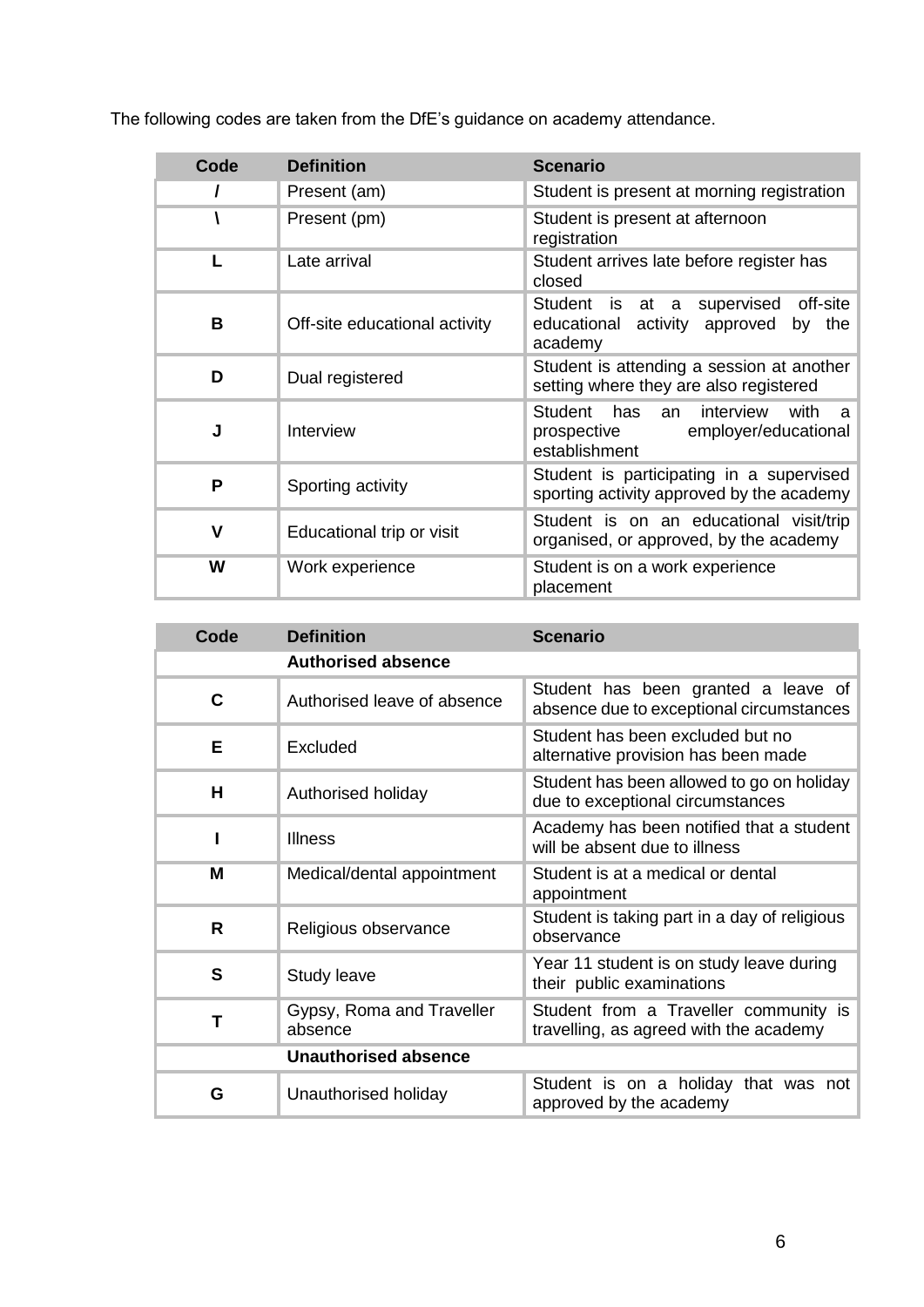| N | Reason not provided        | Student is absent for an unknown reason<br>(this code should be amended when the<br>reason emerges, or replaced with code O<br>if no reason for absence has been<br>provided after a reasonable amount of<br>time) |  |
|---|----------------------------|--------------------------------------------------------------------------------------------------------------------------------------------------------------------------------------------------------------------|--|
| O | Unauthorised absence       | Academy is not satisfied with reason for<br>student's absence                                                                                                                                                      |  |
| U | Arrival after registration | Student arrived at academy after the<br>register closed                                                                                                                                                            |  |

| Code | <b>Definition</b>                                    | <b>Scenario</b>                                                                                                                 |
|------|------------------------------------------------------|---------------------------------------------------------------------------------------------------------------------------------|
| X    | Not required to be in academy                        | Student of non-compulsory academy age<br>is not required to attend                                                              |
| Υ    | Unable to attend due to<br>exceptional circumstances | Academy site is closed, there is disruption<br>to travel as a result of a local/national<br>emergency, or student is in custody |
|      | Student not on admission<br>register                 | Register set up but student has not yet<br>joined the academy                                                                   |
| #    | Planned academy closure                              | Whole or partial academy closure due to<br>halfterm/bank holiday/INSET day                                                      |

#### **Attendance Rewards**

Each site operates an online reward system, ePraise which is explicitly geared to rewarding good attendance through Power of choice (the in-house rewards system). Points are awarded to learners for acceptable behaviour, attitude and regular attendance. A learner's points are allowed to accrue and totalled at the end of each week. Learners may then exchange points earned for access to a variety of planned activity options at the conclusion of each week. In the longer term points totals are more formally acknowledged, rewarded and awarded at end of term celebratory meetings.

#### **Tutorials**

Weekly tutorial sessions afford teacher/tutors the opportunity and time to meet regularly with learners to review progress and plan personal attendance targets. Where attendance is an issue then progress will be reviewed discussed with additional pastoral support and intervention offered as necessary.

#### **Weekly Celebrations**

On each of the sites a weekly celebration is held with the singular purpose of publicly acknowledging and celebrating leasrner achievement. Both individual and collective attendance successes feature regularly.

#### **Displays**

The importance of attendance and leaner achievement in attendance receive further public acknowledgement via display boards on each site.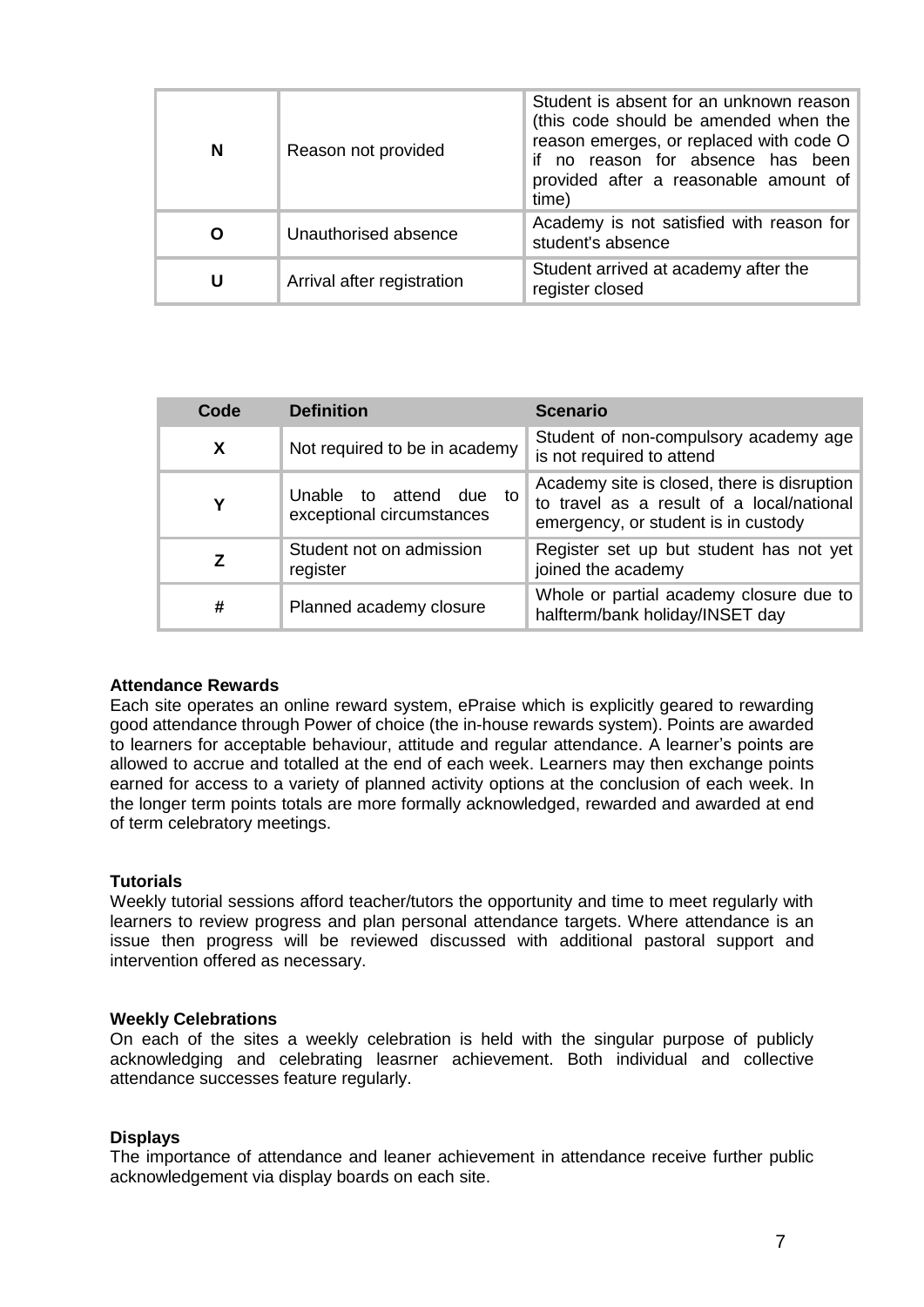## **Celebrating good attendance**

Good attendance is recognised and celebrated on both sites. Each school will hold a dedicated weekly assembly, ensuring that staff and students have a good level of understanding and ownership of the site's attendance.

## **Curriculum**

Good attendance will be continually reinforced through an engaging curriculum, with external speakers/agencies brought in as appropriate.

#### **Working with parent/carers**

At the Trust we actively promote and encourage the involvement of all parent/carers through regular consultation on all aspects of their children's education care and safety. Parental/carer involvement is fundamental to the fostering of good working relationships with parent/carers. We endeavour to achieve this in the following ways:

- **Teacher/tutors are expected to maintain regular telephone contact, weekly at minimum,** with parent/carers unless agreed otherwise, to keep them informed of progress and/or share concerns;
- News and information about each site is relayed to parents and other stakeholders using the Trust's website;
- Parent/carers are encouraged to attend and contribute to attendance reviews and behaviour management planning meetings as required;
- Termly progress reports are sent to parent/carers which include information on attainment, behaviour and attendance;
- Parent/carers are invited to attend end of term 'achievement celebration meetings';
- Any attendance concerns and associated targets to be enshrined in a Parenting Contract signed by all parties

#### **Working with Others**

To assist us in achieving the best outcomes for our learner we fully recognise the importance of working in partnership with our colleagues and other professionals within LA.

#### **Welcoming and Re/Integrating**

All Trust staff share the responsibility for the creation of a safe Trust community wherein all learners, irrespective of presenting behaviour and circumstance, feel welcomed and wanted. Such an environment can contribute significantly to the minimising of non-attendance and the success of reintegrating students following lengthy absence or period's exclusion.

We recognise that most learners may benefit from additional support following a period of absence. The Pastoral Manager/Officer is responsible for determining and coordinating the support necessary to facilitate a satisfactory and welcoming return to Academy. The Pastoral Manager /Officer will therefore:

Ensure that all cases are responded to sensitively and on the basis of individual need;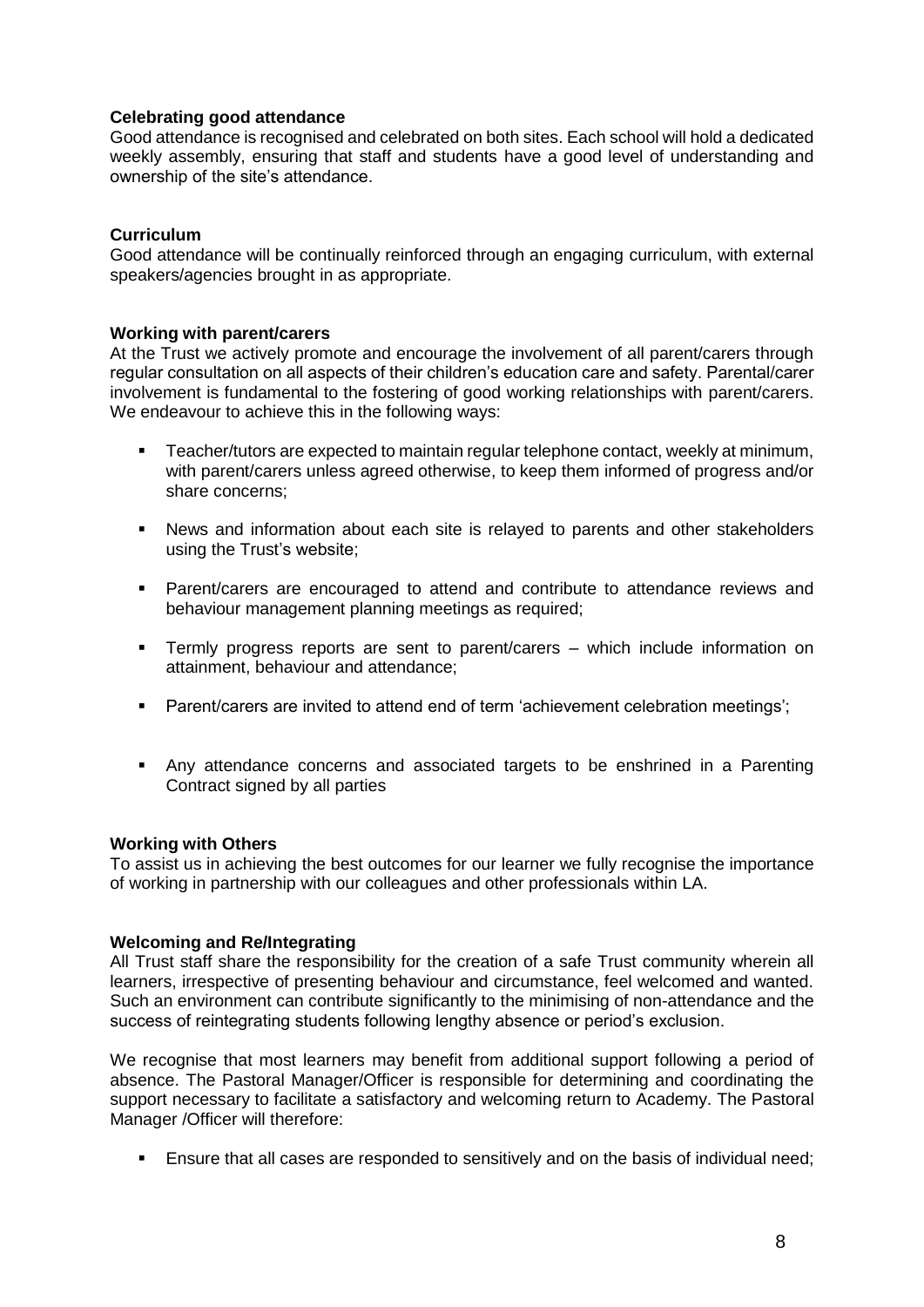- **IDED FOR A THE INVOLVE PARATE IN STARK IN A THE VALUATE IN A THE INVOLVE A THE INCORDED FORM** The Univolvent planning and monitoring process;
- Agree reintegration plan, support package, behaviour contract and timescale as necessary.

Any additional support needs may be identified and addressed by respective teacher/tutors.

## **Reduced and Alternative Offer Plans and Parenting Contracts**

A Reduced/Alternative plan may be agreed between the appropriate Head of School, Deputy Head, Outreach Teacher or Pastoral Manager/Officer and a learner's parents/carers. This will stipulate any special arrangements (including, where appropriate, a reduced timetable) that are set out to ensure that the learner can re-engage/maintain engagement in learning. This will be reviewed at the end of Stage 1 (6 weeks), with parents/carers invited to meet with the appropriate Trust staff. The aim should always be to return to a full-time timetable as soon as possible or appropriate.

A Parenting Contract is put in place specifically where an issue or concern with a learner's attendance has been identified, usually where a learner is classified as persistently absent. The Parenting Contract will provide a clear outline of the expectations on parents/carers and the securing of improved attendance from the learner. As with the reduced/alternative plan this should be reviewed half-termly, and can be brought to an end once the learner has demonstrated the capacity to maintain regular good attendance.

## **Policies Supporting Attendance**

- The consistent application of the principles, advice and procedures within the following policies collectively represent our endeavour to ensure, together with our School Improvement Plan, that our learners experience the Trust as a place wherein:
- Their rights and responsibilities are equally respected and promoted:
- Staff are found to be accepting, supportive and caring;
- The limits of acceptable behaviour are clear, rules are applied consistently and expectations are high;
- The environment is welcoming, safe and valuing:
- The curriculum and related activities are developmentally appropriate, stimulating and challenging;
- They feel their views and opinions are important and acted upon wherever possible;
- Where differences are celebrated and all forms of discrimination are prohibited;
- Systems are established to enable them to seek additional support, to make their views known and/or complain.

| Anti-bullying        | Behaviour & Discipline | Safeguarding Children    |
|----------------------|------------------------|--------------------------|
| Equality & Diversity | Complaints             | <b>Health and Safety</b> |
| Curriculum           | Risk assessment        |                          |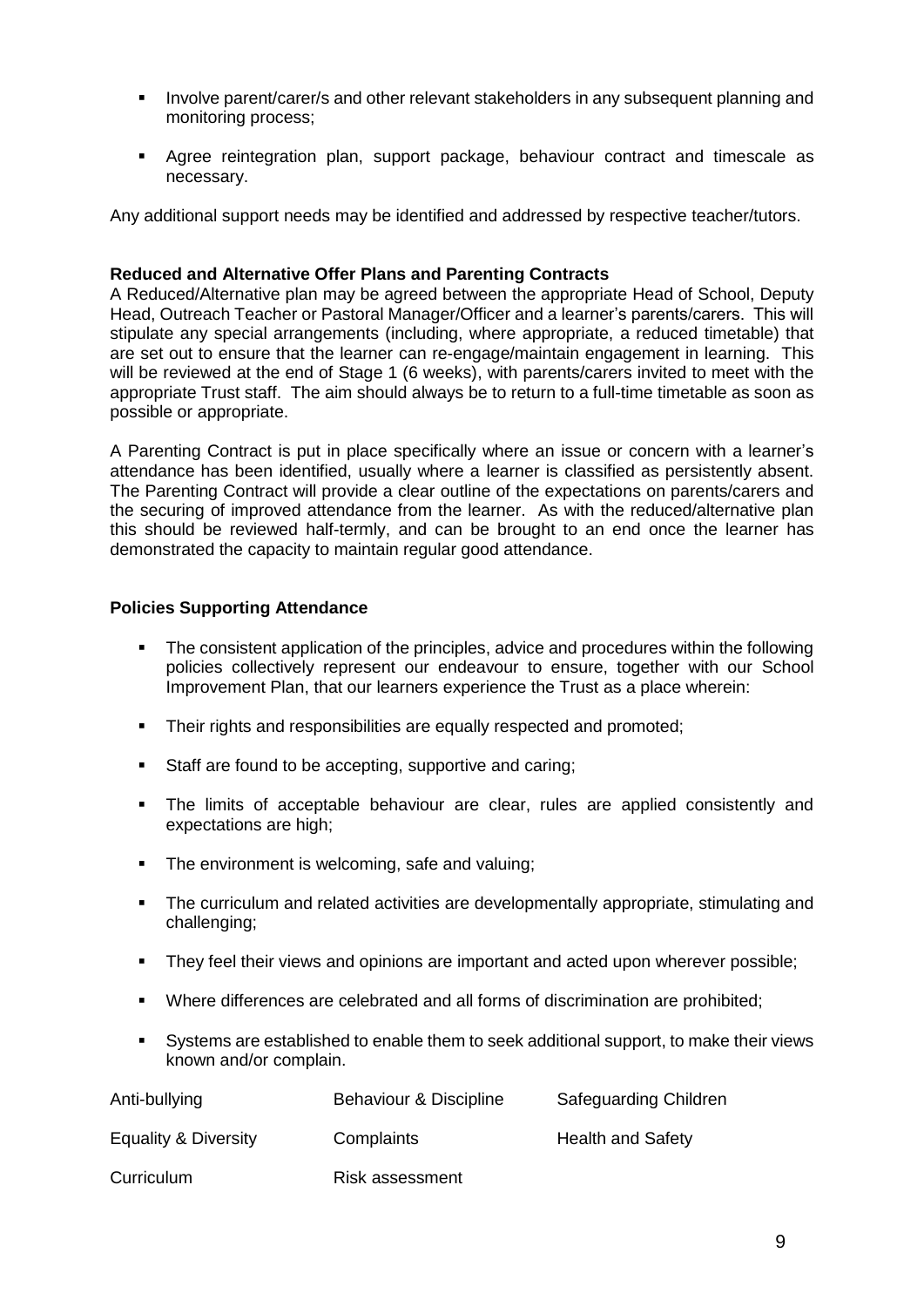## **Monitoring & Evaluation**

In addition, weekly and termly attendance statistics are collated and disseminated in relation to:

- Whole Trust targets for attendance and persistent absence
- The attendance and persistent absence rates of identified cohorts
- The rate at which learners are improving their attendance, both within the Trust and in comparison to their last educational placement
- Key themes and trends, such as difficulty of travel to the Trust
- The designated Trust lead for attendance will monitor the implementation and effectiveness of all systems on a termly basis.

The Deputy Head and Pastoral Manager/Officer will meet fortnightly to discuss attendance for all learners; current plans are evaluated and new strategies put in place where necessary.

## **School Improvement Plan (SIP)**

Improving attendance remains one of our key Trust priorities and as such has as specific place on our SIP.

## **Addendum for recording and reporting attendance due to COVID-19**

This is an addendum to the non-statutory [school attendance: guidance for schools.](https://www.gov.uk/government/publications/school-attendance) It replaces temporary guidance documents on recording attendance during the outbreak.

For ease of reference, it explains and illustrates changes made to regulations governing school attendance registers in relation to coronavirus (COVID-19) from 24 August 2020 for use in the 2020 to 2021 academic year. It should be read in conjunction with the wider guidance document which gives advice on other usual attendance duties and processes that remain in force.

## Attendance expectations

From the start of the autumn term 2020 pupil attendance will be mandatory and the usual rules on attendance will apply, including:

- 1. parents' duty to ensure that their child of compulsory school age attends regularly at the school where the child is a registered pupil
- 2. schools' responsibilities to record attendance and follow up absence
- 3. the ability to issue sanctions, including fixed penalty notices, in line with local authorities' codes conduct conduct

Not attending in circumstances related to coronavirus (COVID-19)

Although school attendance is mandatory from the start of the autumn term, there are some circumstances where pupils cannot attend school due to coronavirus (COVID-19). A new category of non-attendance has been added to cover 'not attending in circumstances related to coronavirus (COVID-19)', this will be coded using an 'X' code.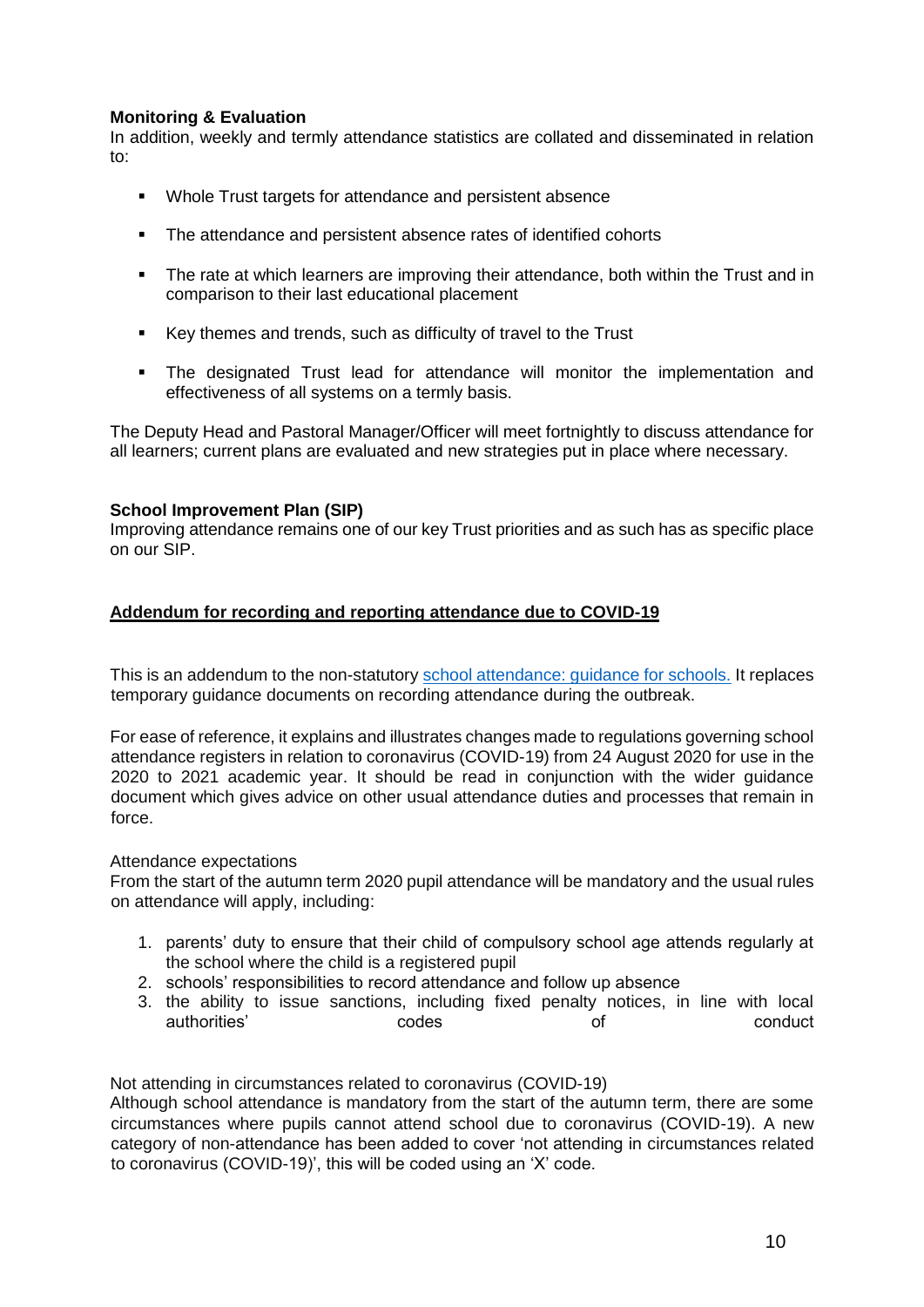This category will be used to record sessions that take place in the 2020 to 2021 academic year where a pupil does not attend because their travel to, or attendance at, school would be:

- 1. contrary to guidance relating to the incidence or transmission of coronavirus (COVID-19) from Public Health England (PHE) and/or the Department of Health and Social Care (DHSC)
- 2. prohibited by any legislation (or instruments such as statutory directions) relating to the incidence or transmission of coronavirus (COVID-19)

In line with the Secretary of State's expectation that no parent will be penalised for following official public health advice for their child not to attend a given session, this new category of non-attendance will not count as an absence (authorised or unauthorised) for statistical purposes.

In line with current legislation, and current guidance from PHE and DHSC, examples are as follows.

Pupils who are required to self-isolate as they, or a member of their household, has symptoms or confirmed coronavirus (COVID-19) View [stay at home: guidance for households with possible or confirmed coronavirus](https://www.gov.uk/government/publications/covid-19-stay-at-home-guidance/stay-at-home-guidance-for-households-with-possible-coronavirus-covid-19-infection)  [\(COVID19\) infection.](https://www.gov.uk/government/publications/covid-19-stay-at-home-guidance/stay-at-home-guidance-for-households-with-possible-coronavirus-covid-19-infection)

Pupils who have symptoms should self-isolate and get a test.

If a pupil tests negative and if they feel well and no longer have symptoms similar to coronavirus (COVID-19), they can stop self-isolating and return to school. If the pupil remains unwell following the test (such as with a different illness), then they will be recorded as code I – illness, as would usually be the case. Code X will only be used up until the time of the negative test result. Codes in the attendance register will not be changed retrospectively due to a negative test result.

If a pupil tests positive, they should continue to self-isolate for at least 10 days from the onset of their symptoms. They should only return to school if they do not have symptoms other than a cough or loss of sense of smell or taste (anosmia). This is because a cough or anosmia can last for several weeks once the infection has gone. Code X will be used for the period of self isolation until the test. After the pupil tests positive they should be recorded as code I (illness) until they are able to return to school.

If someone in the pupil's household has symptoms, the household should self-isolate and the member of their household should get a test.

If the member of the household tests negative, the pupil can stop self-isolating and can return to school. Code X will only be used up until the time of the negative test result when the pupil can return to school.

If the household member tests positive, the pupil should continue self-isolating for the full 10 days from when the member of their household first had symptoms. Code X will be used during this period.

In all cases of self-isolation, parents are expected to inform the Academy about the outcome of a test but evidence of negative test results or other medical evidence will not be compulsory before admitting children or welcoming them back after a period of self-isolation.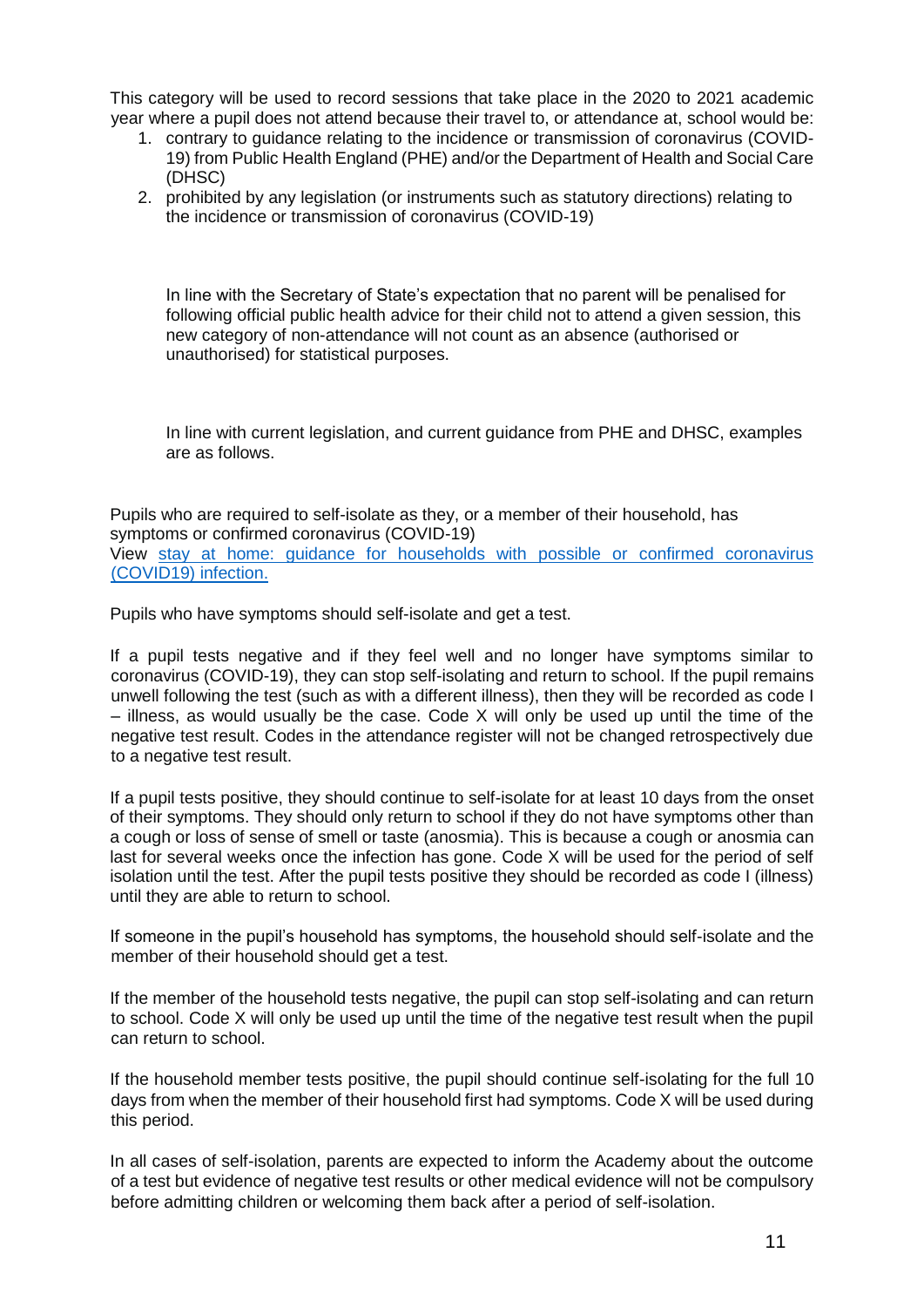Pupils who are required to self-isolate because they are a close contact of someone who has symptoms or confirmed coronavirus (COVID-19)

View [stay at home: guidance for households with possible or confirmed coronavirus](https://www.gov.uk/government/publications/covid-19-stay-at-home-guidance/stay-at-home-guidance-for-households-with-possible-coronavirus-covid-19-infection)  [\(COVID19\) infection](https://www.gov.uk/government/publications/covid-19-stay-at-home-guidance/stay-at-home-guidance-for-households-with-possible-coronavirus-covid-19-infection) [a](https://www.gov.uk/government/publications/covid-19-stay-at-home-guidance/stay-at-home-guidance-for-households-with-possible-coronavirus-covid-19-infection)nd [NHS test and trace](https://www.gov.uk/guidance/nhs-test-and-trace-how-it-works#people-who-have-had-close-contact-with-someone-who-has-coronavirus) [g](https://www.gov.uk/guidance/nhs-test-and-trace-how-it-works#people-who-have-had-close-contact-with-someone-who-has-coronavirus)uidance.

Pupils may not have symptoms themselves but may be required to self-isolate if they are a close contact of someone with coronavirus (COVID-19).

The [NHS test and trace](https://www.gov.uk/guidance/nhs-test-and-trace-how-it-works#people-who-have-had-close-contact-with-someone-who-has-coronavirus) guidance states that a person should self-isolate for 10 days if they have had recent close contact with a person who has tested positive for coronavirus (COVID19). In the event of a confirmed coronavirus (COVID-19) case in the school community, the local health protection team will provide advice on who this applies to, advising them to selfisolate for 10 days since they were last in close contact with the person that has tested positive when they were infectious. Code X will be used for these pupils during this period.

**Pupils who are required by legislation to self-isolate as part of a period of quarantine** View guidance on [how to self-isolate when you travel to the](https://www.gov.uk/government/publications/coronavirus-covid-19-how-to-self-isolate-when-you-travel-to-the-uk/coronavirus-covid-19-how-to-self-isolate-when-you-travel-to-the-uk) U[K.](https://www.gov.uk/government/publications/coronavirus-covid-19-how-to-self-isolate-when-you-travel-to-the-uk/coronavirus-covid-19-how-to-self-isolate-when-you-travel-to-the-uk)

As usual, parents should plan their holidays within school breaks and avoid seeking permission to take their children out of school during term time. Families should also consider that their child may need to self-isolate following trips overseas that require a period of quarantine. If a pupil is required to be in quarantine on arrival in, or return to, the UK, code X will be used in the register.

**Pupils who are clinically extremely vulnerable in a future local lockdown scenario only**  View guidance on shielding and protecting [extremely vulnerable persons from Covid-19.](https://www.gov.uk/government/publications/guidance-on-shielding-and-protecting-extremely-vulnerable-persons-from-covid-19/guidance-on-shielding-and-protecting-extremely-vulnerable-persons-from-covid-19)

Shielding advice for all adults and children paused on 1 August 2020. This means that even the small number of pupils who will remain on the shielded patient list can return to school, as can those who have family members who are shielding.

If in future, rates of the disease rise in local areas, children still on the shielding list (or family members still on the shielding list) from that area, and that area only, may be contacted by the government and advised to stay at home and shield during the period where rates remain high. Families will receive a letter if they are required to shield again that parents will be able to share with the school. Non-attendance in accordance with guidance from PHE or the DHSC should be recorded as code X.

The Academy will contact parents of pupils who are shielding when measures in the local area are lifted and shielding is paused again, to set out the expectation that they can return to school. Code X will not be used for sessions after the pupil has been advised to return to school.

#### Local lockdown

If rates of the disease rise locally, schools may need to prevent some pupils from attending. The Academy will follow PHE or DHSC guidance on what measures are necessary in the event of local lockdown. Where attendance is to be limited to certain groups, 'not attending in circumstances related to coronavirus (COVID-19)' - code X - will be used for pupils who are asked not to attend.

#### Remote education

If a pupil is not attending school due to circumstances related to coronavirus (COVID-19), the Academy will offer them access to remote education. A record will be kept of students' engagement with this activity as outlined in the remote learning handbook. Engagement in